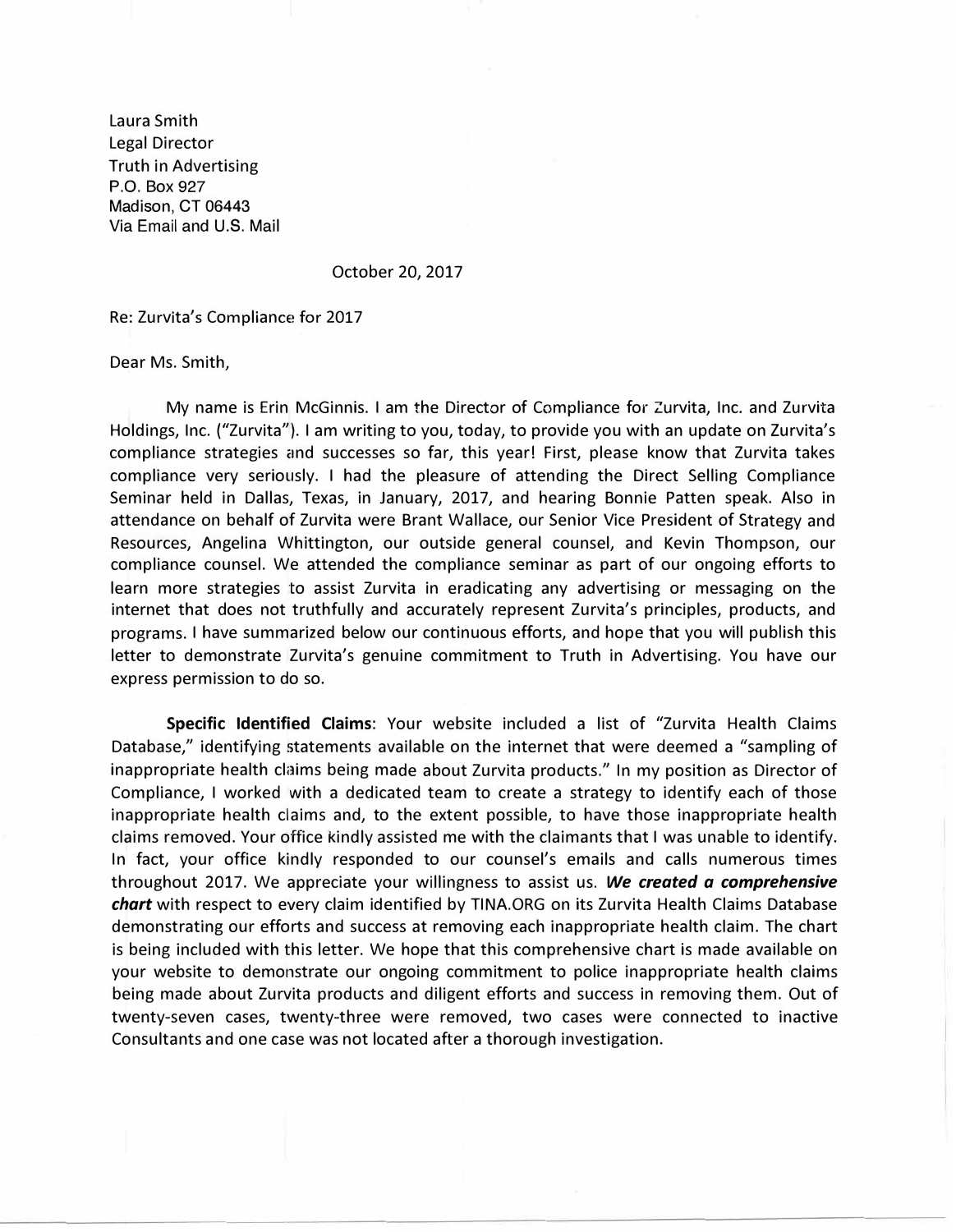**Self Policing:** As further proof of Zurvita's ongoing investment and commitment to removing inappropriate claims, Zurvita interviewed database companies to learn more about software available to help Zurvita track improper claims that may appear on the internet from any source. In 2017, Zurvita purchased Field Watch, a software program designed to assist companies, such as Zurvita, in accessing and monitoring to social media content, allowing our compliance team to identify and work to remove improper claims.

**Retail Sales:** During Patten's presentation, she highlighted the need for companies to focus their energies on generating sales to non-participants (customers). I am proud to state that Zurvita currently generates more than 50% of its sales volume from customers, which exceeds the legal standards that are out there. We feel a focus on customer's leads to a more disciplined and compliant sales force.

**Ongoing Commitment to Truth:** Not only is Zurvita constantly monitoring the Internet for inappropriate health claims through its compliance team's daily efforts and Field Watch's patented software, but Zurvita is also monitoring any other inappropriate or exaggerated claims about any aspect of the Zurvita experience. Zurvita's founding principles are (1) to build a company that honors and glorifies God;(2) develop a company with humble leadership; (3) create an environment where people can win at every level. We at Zurvita strive to reflect these principles every day and are working hard to make sure all messaging about Zurvita on the internet is both truthful and reflective our founding principles.

Please call me to discuss any other ideas you and your team may have to assist us in our tireless efforts to reflect the truth.

With warmest regards,

Erin McGinnis